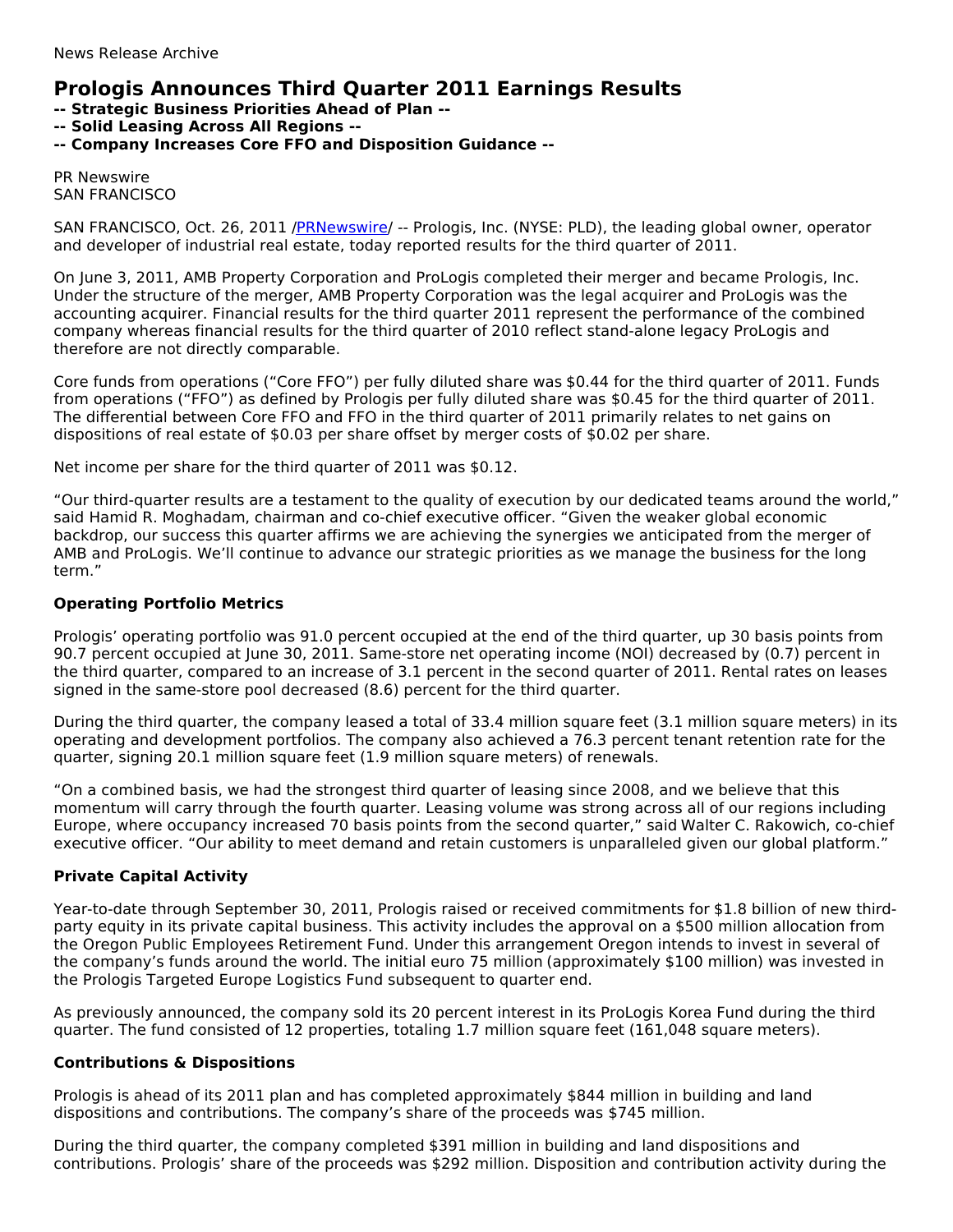quarter included:

- \$334 million of building and land dispositions of which \$236 million was Prologis' share; and
- \$57 million in contributions from the company's balance sheet to its ProLogis European Property Fund II and the Prologis China Logistics Venture.

Subsequent to quarter end, the company contributed an additional \$453 million of its balance sheet assets to its co-investment ventures in the United States and Europe and received 100 percent of the proceeds.

## **Capital Deployment Activity**

New development starts in the third quarter totaled approximately 1.4 million square feet (130,000 square meters) in 10 projects across Asia, Europe, and the Americas; the estimated total expected investment was \$134 million, of which \$98 million was Prologis' share. At quarter end, Prologis' global development portfolio totaled approximately 12.7 million square feet (1.2 million square meters), with an estimated total investment of \$1.4 billion, of which \$1.2 billion was Prologis' share.

Deepening the company's presence in its global markets, Prologis acquired 9 industrial properties and 10.5 acres of land from third parties at a total cost of \$152 million, \$101 million of which was Prologis' share.

### **Capital Markets Activity**

During the third quarter the company completed more than \$975 million of capital markets activities, of which \$550 million was Prologis' share, including debt repayments, repurchases, extensions and new financings.

"Our capital markets activities in the third quarter focused principally on addressing near-term debt maturities," said William E. Sullivan, Prologis' chief financial officer. "With our increased contribution and disposition activity planned for the fourth-quarter, we will make significant progress on reducing our debt by year end and expect to exceed our 2011 delevering plan."

### **Guidance for the Remainder of 2011**

"Our solid performance in the third quarter and our expectations for the fourth quarter operating environment give us the basis for raising our Core FFO guidance for the second half of 2011," said Sullivan.

The company is increasing its Core FFO guidance for the second half of 2011 to \$0.83 to \$0.85 per share, up from its previous guidance of \$0.78 to \$0.82 per share, resulting in a fourth-quarter Core FFO guidance of \$0.39 to \$0.41 per share.

Prologis also expects to recognize net income (loss) of \$(0.05) to \$0.05 per share for the second half of 2011. In reconciling from net earnings to Core FFO, Prologis makes certain adjustments including the removal of gains (losses) recognized from property dispositions, real estate depreciation and amortization expense, deferred taxes, transaction and merger costs.

"In light of the robust sales environment for industrial real estate, we are also substantially increasing our disposition guidance," said Sullivan. "We will continue to be selective in our capital deployment decisions, acquiring properties and commencing development where demand is sound and where understanding economics justify the risk."

Based upon the company's view of current market conditions, Prologis is increasing disposition and contribution guidance for the second half of 2011 to \$1.8 to \$2.0 billion, of which 90 percent represents Prologis' share. The previous disposition and contribution guidance range was \$1.2 billion to \$1.5 billion.

The company is lowering its second half 2011 development starts guidance range to \$325 million to \$375 million, of which 65 percent represents Prologis' share. Prologis is also reducing its second half 2011 property acquisition range to \$225 million to \$275 million, of which 30 percent represents Prologis' share.

## **Webcast and Conference Call Information**

The company will host a webcast /conference call to discuss quarterly results, current market conditions and future outlook today, October 26, 2011, at 12:00 p.m. Eastern Time. Interested parties are encouraged to access the live webcast by clicking the microphone icon located near the top of the opening page at: [http://ir.prologis.com](http://ir.prologis.com/). Interested parties also can participate via conference call by dialing (877) 256-7020 domestically or (706) 643-7823 internationally with reservation code 14936609.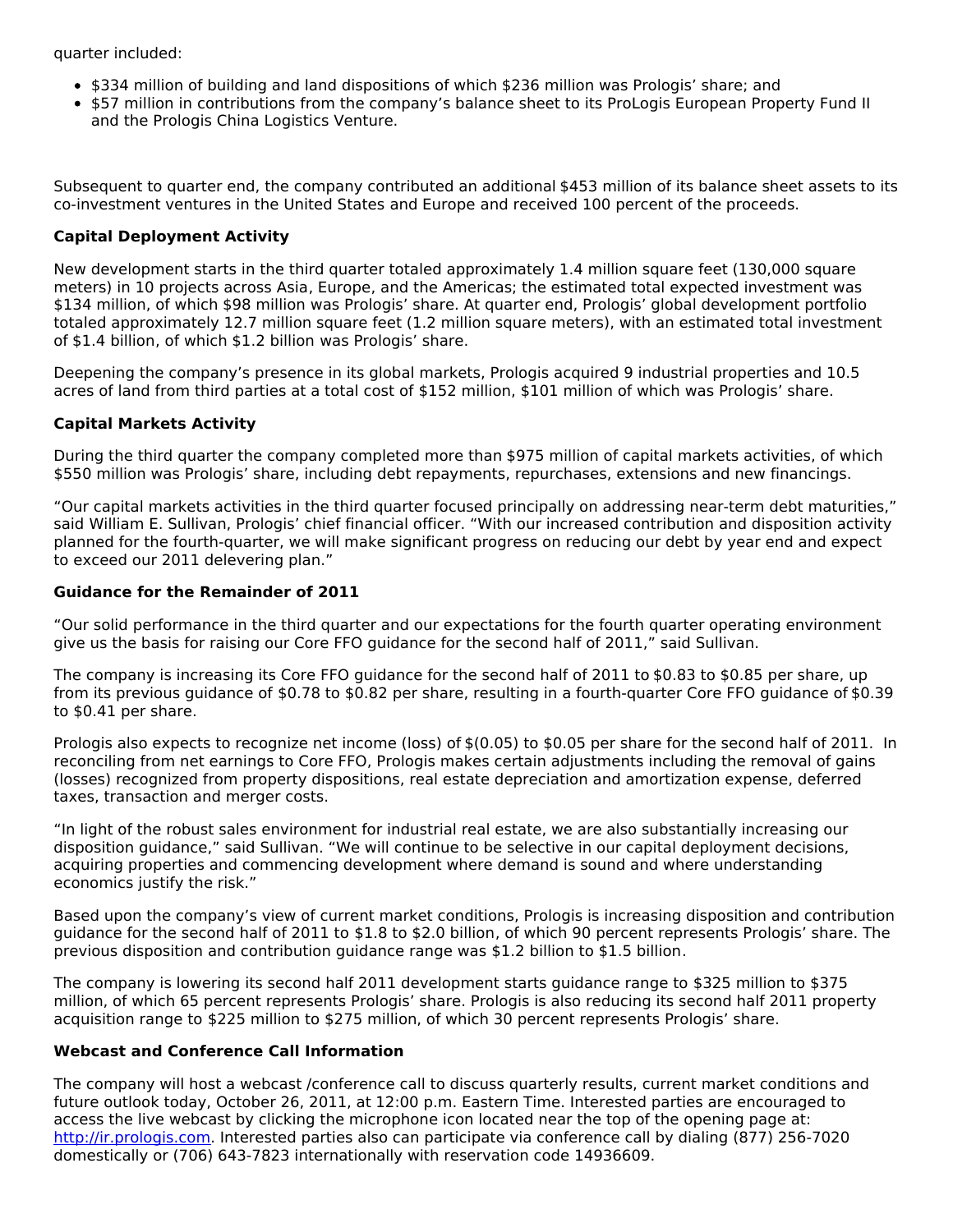## **About Prologis**

Prologis, Inc. is the leading owner, operator and developer of industrial real estate, focused on global and regional markets across the Americas, Europe and Asia. As of September 30, 2011, Prologis owned or had investments in, on a consolidated basis or through unconsolidated joint ventures, properties and development projects expected to total approximately 600 million square feet (55.7 million square meters) in 22 countries. The company leases modern distribution facilities to more than 4,500 customers, including manufacturers, retailers, transportation companies, third-party logistics providers and other enterprises.

Some of the information included in this press release contains forward-looking statements which are made pursuant to the safe-harbor provisions of Section 21E of the Securities Exchange Act of 1934, as amended, and Section 27A of the Securities Act of 1933, as amended. Because these forward-looking statements involve risks and uncertainties, there are important factors that could cause our actual results to differ materially from those in the forward-looking statements, and you should not rely on the forward-looking statements as predictions of future events. The events or circumstances reflected in forward-looking statements might not occur. You can identify forward-looking statements by the use of forward-looking terminology such as "believes," "expects," "may," "will," "should," "seeks," "approximately," "intends," "plans," "pro forma," "estimates" or "anticipates" or the negative of these words and phrases or similar words or phrases. You can also identify forward-looking statements by discussions of strategy, plans or intentions. Forward-looking statements are necessarily dependent on assumptions, data or methods that may be incorrect or imprecise and we may not be able to realize them. We caution you not to place undue reliance on forward-looking statements, which reflect our analysis only and speak only as of the date of this report or the dates indicated in the statements. We assume no obligation to update or supplement forward-looking statements. The following factors, among others, could cause actual results and future events to differ materially from those set forth or contemplated in the forwardlooking statements: changes in general economic conditions in California, the U.S. or globally (including financial market fluctuations), global trade or in the real estate sector (including risks relating to decreasing real estate valuations and impairment charges); risks associated with using debt to fund the company's business activities, including refinancing and interest rate risks; the company's failure to obtain, renew, or extend necessary financing or access the debt or equity markets; the company's failure to maintain its current credit agency ratings or comply with its debt covenants; risks related to the merger transaction with ProLogis, including the risk that the merger may not achieve its intended results; risks related to the company's obligations in the event of certain defaults under co-investment venture and other debt; defaults on or nonrenewal of leases by customers, lease renewals at lower than expected rent or failure to lease properties at all or on favorable rents and terms; difficulties in identifying properties, portfolios of properties, or interests in realestate related entities or platforms to acquire and in effecting acquisitions on advantageous terms and the failure of acquisitions to perform as the company expects; unknown liabilities acquired in connection with the acquired properties, portfolios of properties, or interests in real-estate related entities; the company's failure to successfully integrate acquired properties and operations; risks and uncertainties affecting property development, redevelopment and value-added conversion (including construction delays, cost overruns, the company's inability to obtain necessary permits and financing, the company's inability to lease properties at all or at favorable rents and terms, and public opposition to these activities); the company's failure to set up additional funds, attract additional investment in existing funds or to contribute properties to its co-investment ventures due to such factors as its inability to acquire, develop, or lease properties that meet the investment criteria of such ventures, or the co-investment ventures' inability to access debt and equity capital to pay for property contributions or their allocation of available capital to cover other capital requirements; risks and uncertainties relating to the disposition of properties to third parties and the company's ability to effect such transactions on advantageous terms and to timely reinvest proceeds from any such dispositions; risks of doing business internationally and global expansion, including unfamiliarity with the new markets and currency risks; risks of changing personnel and roles; losses in excess of the company's insurance coverage; changes in local, state and federal regulatory requirements, including changes in real estate and zoning laws; increases in real property tax rates; risks associated with the company's tax structuring; increases in interest rates and operating costs or greater than expected capital expenditures; environmental uncertainties and risks related to natural disasters; and our failure to qualify and maintain our status as a real estate investment trust. Our success also depends upon economic trends generally, various market conditions and fluctuations and those other risk factors discussed under the heading "Risk Factors" and elsewhere in our most recent annual report on Form 10-K for the year ended December 31, 2010 and our other public reports.

Company Profile

|                                                   | Three Months Ended September 30, |          | Nine Months Ended September 30. |           |  |            |  |  |
|---------------------------------------------------|----------------------------------|----------|---------------------------------|-----------|--|------------|--|--|
|                                                   | 2011(A)                          | 2010(A)  |                                 | 2011(A)   |  | 2010(A)    |  |  |
| Revenues                                          | 501.393                          | 228.614  |                                 | 1.075.683 |  | 665,191    |  |  |
| Net earnings (loss) attributable to common shares | 54.906                           | (15.052) |                                 | (143.181) |  | (129, 331) |  |  |
| FFO, as defined by Prologis                       | 207.200                          | 104.050  |                                 | 277.541   |  | 179.011    |  |  |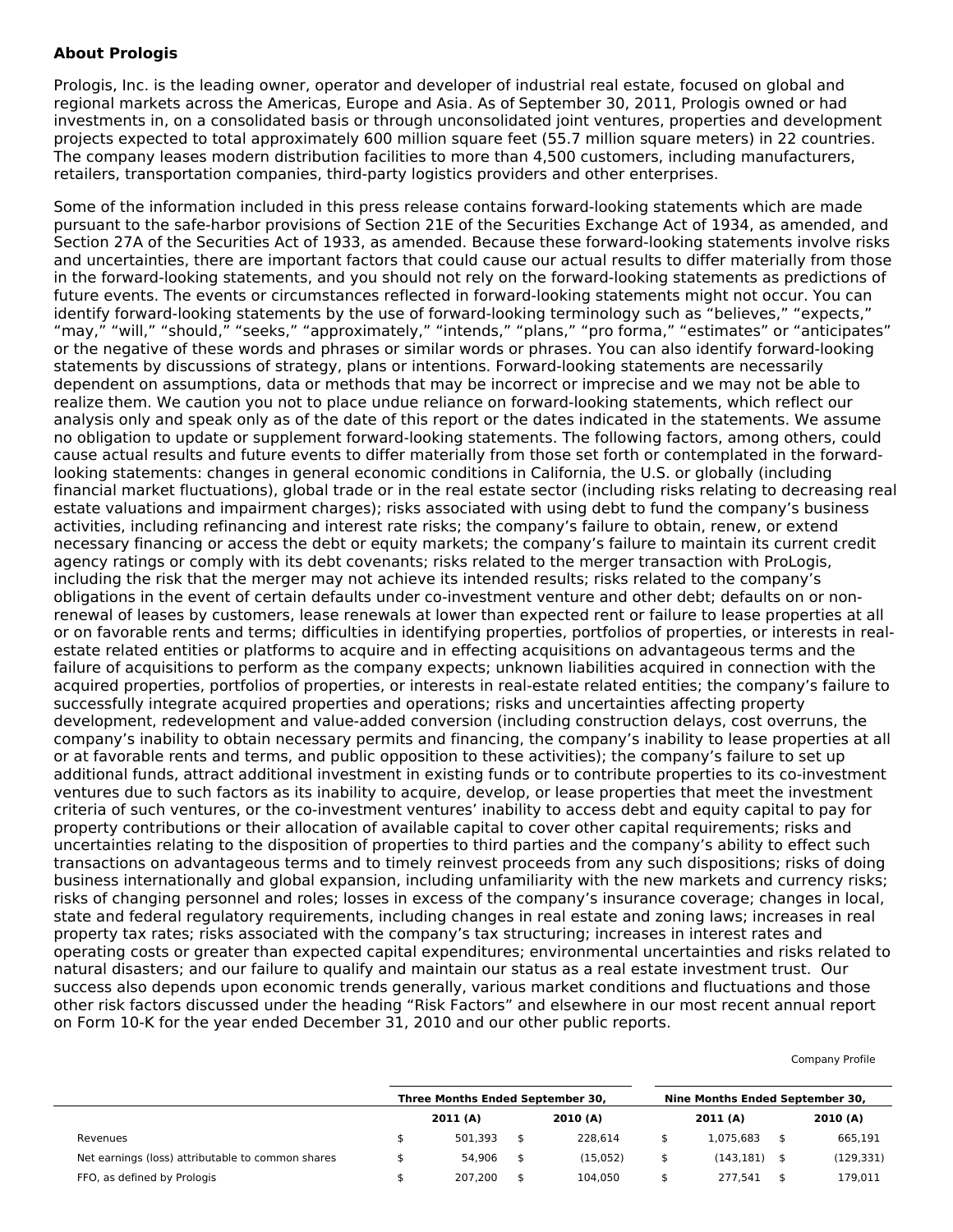| Core FFO                                          | \$<br>205.903 | \$<br>69.871 | \$<br>389,972 | £.   | 182,542 |
|---------------------------------------------------|---------------|--------------|---------------|------|---------|
| Core EBITDA, as adjusted                          | 412,192       | 225,368      | 1,172,958     |      | 648,235 |
|                                                   |               |              |               |      |         |
| Per common share - diluted:                       |               |              |               |      |         |
| Net earnings (loss) attributable to common shares | \$<br>0.12    | \$<br>(0.07) | \$<br>(0.42)  | - \$ | (0.61)  |
| FFO, as defined by Prologis                       | \$<br>0.45    | \$<br>0.48   | \$<br>0.81    | \$   | 0.84    |
| Core FFO                                          | \$<br>0.44    | \$<br>0.33   | \$<br>1.13    | \$   | 0.85    |
|                                                   |               |              |               |      |         |

(A) We completed the merger with AMB (the "Merger") on June 3, 2011. The financial results presented throughout this supplemental include Prologis for the full period and AMB results from the date of the Merger going forward. Results for the nine months ended September 30, 2011 include approximately four months of the impact from both the Merger and PEPR acquisition. See the Notes and Definitions for more information.

Balance Sheets

(in thousands)

l,

|                                                            | <b>September 30, 2011</b> | June 30, 2011    | December 31, 2010 (A) |
|------------------------------------------------------------|---------------------------|------------------|-----------------------|
| <b>Assets:</b>                                             |                           |                  |                       |
| Investments in real estate assets:                         |                           |                  |                       |
| Operating portfolio                                        | \$<br>22,474,206          | \$<br>22,629,855 | \$<br>10,714,799      |
| Development portfolio                                      | 676,019                   | 632,196          | 365,362               |
| Land                                                       | 1,972,277                 | 2,045,826        | 1,533,611             |
| Other real estate investments                              | 469,852                   | 440,877          | 265,869               |
|                                                            | 25,592,354                | 25,748,754       | 12,879,641            |
| Less accumulated depreciation                              | 1,908,152                 | 1,764,289        | 1,595,678             |
| Net investments in properties                              | 23,684,202                | 23,984,465       | 11,283,963            |
| Investments in and advances to unconsolidated investees    | 2,900,646                 | 3,012,144        | 2,024,661             |
| Notes receivable backed by real estate                     | 354,254                   | 359,228          | 302,144               |
| Assets held for sale                                       | 89,519                    | 171,765          | 574,791               |
| Net investments in real estate                             | 27,028,621                | 27,527,602       | 14,185,559            |
| Cash and cash equivalents                                  | 216,749                   | 260,893          | 37,634                |
| Restricted cash                                            | 77,798                    | 68,390           | 27,081                |
| Accounts receivable                                        | 216,423                   | 197,475          | 58,979                |
| Other assets                                               | 1,046,713                 | 1,080,146        | 593,414               |
| <b>Total assets</b>                                        | \$<br>28,586,304          | \$<br>29,134,506 | \$<br>14,902,667      |
|                                                            |                           |                  |                       |
| <b>Liabilities and Equity:</b>                             |                           |                  |                       |
| Liabilities:                                               |                           |                  |                       |
| Debt<br>Accounts payable, accrued expenses, and other      | \$<br>12,147,277          | \$<br>12,119,952 | \$<br>6,506,029       |
| liabilities                                                | 1,837,061                 | 1,944,309        | 876,283               |
| <b>Total liabilities</b>                                   | 13,984,338                | 14,064,261       | 7,382,312             |
| Equity:                                                    |                           |                  |                       |
| Stockholders' equity:                                      |                           |                  |                       |
| Preferred stock                                            | 582,200                   | 582,200          | 350,000               |
| Common stock                                               | 4,592                     | 4,589            | 2,545                 |
| Additional paid-in capital                                 | 16,365,581                | 16,384,229       | 9,671,560             |
| Accumulated other comprehensive income (loss)              | (102, 546)                | 225,364          | (3, 160)              |
| Distributions in excess of net earnings                    | (2,916,997)               | (2,842,842)      | (2,515,722)           |
| Total stockholders' equity                                 | 13,932,830                | 14,353,540       | 7,505,223             |
| Noncontrolling interests                                   | 609,259                   | 654,912          | 15,132                |
| Noncontrolling interests - limited partnership unitholders | 59,877                    | 61,793           |                       |
| Total equity                                               | 14,601,966                | 15,070,245       | 7,520,355             |
| <b>Total liabilities and equity</b>                        | \$<br>28,586,304          | \$<br>29,134,506 | \$<br>14,902,667      |
|                                                            |                           |                  |                       |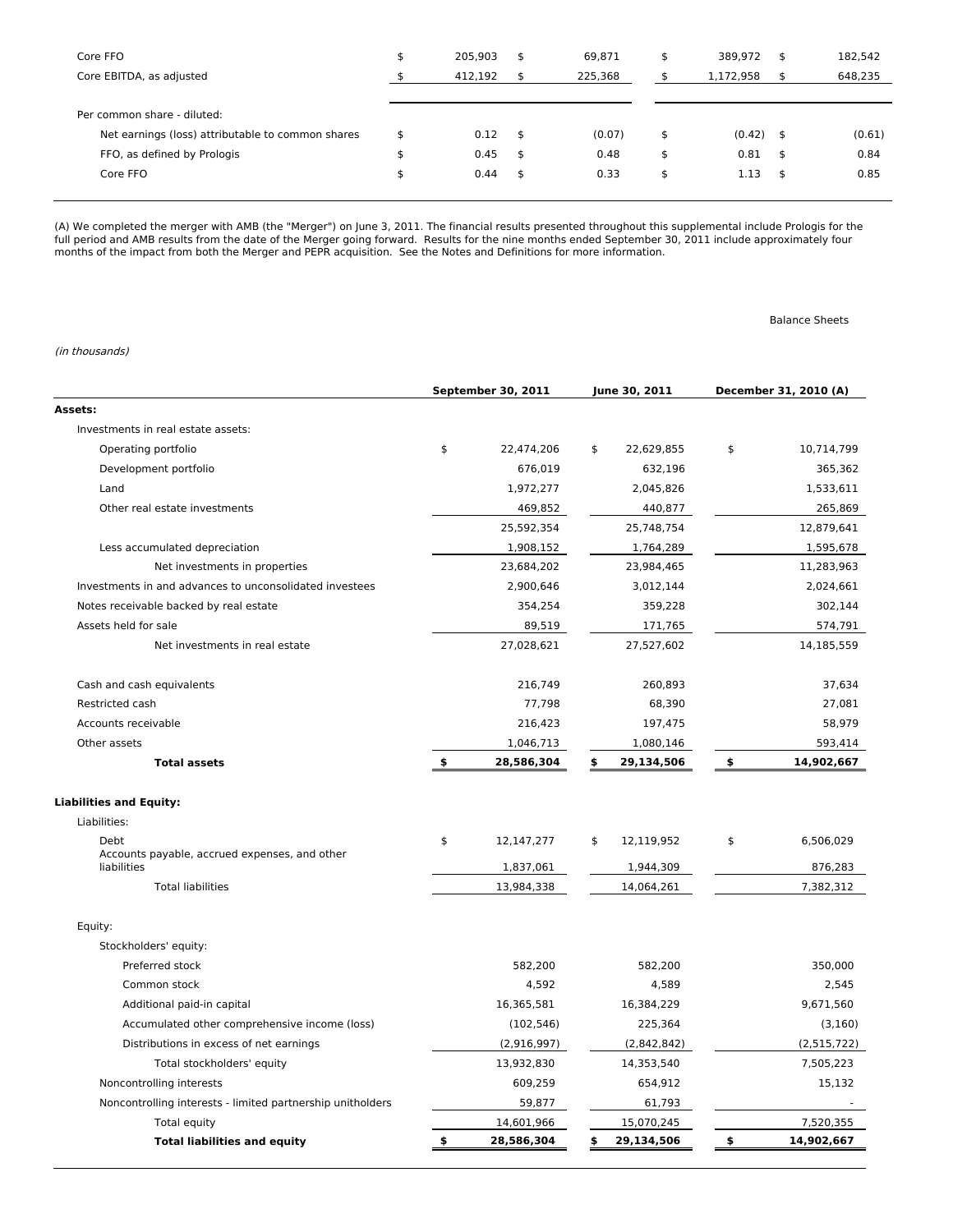#### Consolidated Statement of Operations

#### (in thousands, except per share amounts)

|                                                                                                              | <b>Three Months Ended</b> |                | <b>Nine Months Ended</b> |                 |            |           |
|--------------------------------------------------------------------------------------------------------------|---------------------------|----------------|--------------------------|-----------------|------------|-----------|
|                                                                                                              | September 30,             |                |                          | September 30,   |            |           |
|                                                                                                              | 2011                      | 2010(A)        |                          | 2011 (A)        | 2010(A)    |           |
| <b>Revenues:</b>                                                                                             |                           |                |                          |                 |            |           |
| Rental income                                                                                                | \$<br>462,539             | \$<br>194,018  | \$                       | 960,779<br>-\$  | 568,816    |           |
| Private capital revenue                                                                                      | 34,578                    | 29,812         |                          | 97,389          |            | 87,881    |
| Development management and other income                                                                      | 4,276                     | 4,784          |                          | 17,515          |            | 8,494     |
| Total revenues                                                                                               | 501,393                   | 228,614        |                          | 1,075,683       | 665,191    |           |
| <b>Expenses:</b>                                                                                             |                           |                |                          |                 |            |           |
| Rental expenses                                                                                              | 126,994                   | 56,531         |                          | 270,760         | 166,207    |           |
| Private capital expenses                                                                                     | 17,080                    | 9,829          |                          | 39,228          |            | 30,079    |
| General and administrative expenses                                                                          | 53,341                    | 34,959         |                          | 144,364         | 115,886    |           |
| Merger, acquisition and other integration expenses                                                           | 12,683                    |                |                          | 121,723         |            |           |
| Depreciation, amortization and other expenses                                                                | 200,529                   | 91,558         |                          | 417,269         | 253,524    |           |
| Total expenses                                                                                               | 410,627                   | 192,877        |                          | 993,344         | 565,696    |           |
| <b>Operating income</b>                                                                                      | 90,766                    | 35,737         |                          | 82,339          |            | 99,495    |
| Other income (expense):                                                                                      |                           |                |                          |                 |            |           |
| Earnings from unconsolidated property funds, net                                                             | 27,855                    | 7,455          |                          | 48,422          |            | 13,305    |
| Earnings from other unconsolidated investees, net                                                            | 3,120                     | 1,770          |                          | 7,593           |            | 7,197     |
| Interest income                                                                                              | 4,960                     | 1,681          |                          | 14,063          |            | 2,178     |
| Interest expense                                                                                             | (136,064)                 | (120, 233)     |                          | (339, 579)      | (349, 132) |           |
| Impairment of other assets<br>Gains (losses) on acquisitions and dispositions of investments in real estate, |                           |                |                          | (103, 823)      |            |           |
| net<br>Foreign currency and derivative gains (losses) and other income (expenses),                           | 8,396                     | 35,922         |                          | 114,650         |            | 58,688    |
| net                                                                                                          | 52,208                    | 11,838         |                          | 36,921          |            | 6,281     |
| Gain (loss) on early extinguishment of debt, net                                                             | (298)                     | (1,791)        |                          | (298)           |            | (48, 449) |
| Total other income (expense)                                                                                 | (39, 823)                 | (63, 358)      |                          | (222, 051)      | (309, 932) |           |
| Earnings (loss) before income taxes                                                                          | 50,943                    | (27, 621)      |                          | (139, 712)      | (210, 437) |           |
| Income tax expense (benefit) - current and deferred                                                          | (2,838)                   | 7,455          |                          | 9,960           |            | (24, 592) |
| Earnings (loss) from continuing operations                                                                   | 53,781                    | (35,076)       |                          | (149, 672)      | (185, 845) |           |
| <b>Discontinued operations:</b>                                                                              |                           |                |                          |                 |            |           |
| Income attributable to disposed properties and assets held for sale                                          | 677                       | 18,557         |                          | 10,204          |            | 59,102    |
| Net gains on dispositions, net of related impairment charges and taxes                                       | 11,410                    | 8,026          |                          | 21,545          |            | 17,153    |
| Total discontinued operations                                                                                | 12,087                    | 26,583         |                          | 31,749          |            | 76,255    |
| <b>Consolidated net earnings (loss)</b>                                                                      | 65,868                    | (8, 493)       |                          | (117, 923)      | (109, 590) |           |
| Net earnings attributable to noncontrolling interests                                                        | (553)                     | (190)          |                          | (838)           |            | (634)     |
| Net earnings (loss) attributable to controlling interests                                                    | 65,315                    | (8,683)        |                          | (118, 761)      | (110, 224) |           |
| Less preferred stock dividends                                                                               | 10,409                    | 6,369          |                          | 24,420          |            | 19,107    |
| Net earnings (loss) attributable to common shares                                                            | \$<br>54,906              | \$<br>(15,052) |                          | $(143, 181)$ \$ | (129,331)  |           |
| Weighted average common shares outstanding - Diluted (B)                                                     | 462,408                   | 212,945        |                          | 340,923         | 212,611    |           |
| Net earnings (loss) per share attributable to common shares - Diluted                                        | \$<br>$0.12$ \$           | (0.07)         | \$                       | $(0.42)$ \$     |            | (0.61)    |

(A) The financial results include Prologis for the full period and AMB and PEPR results from approximately June 1, 2011.

(B) See Calculation of Per Share Amounts in the Notes and Definitions.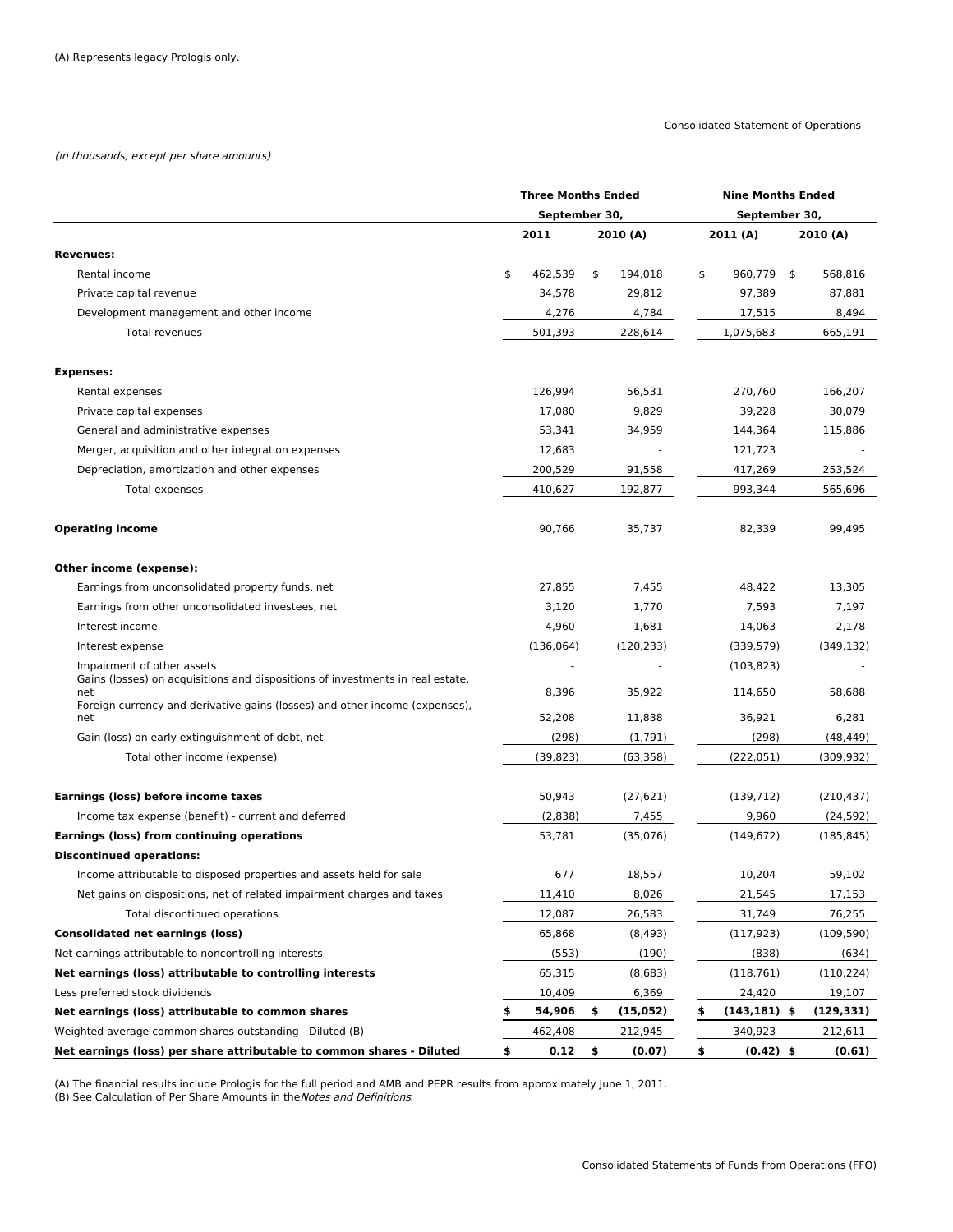#### (in thousands, except per share amounts)

|                                                                                                                             | <b>Three Months Ended</b> |               |  | <b>Nine Months Ended</b> |    |               |    |            |
|-----------------------------------------------------------------------------------------------------------------------------|---------------------------|---------------|--|--------------------------|----|---------------|----|------------|
|                                                                                                                             |                           | September 30, |  |                          |    | September 30, |    |            |
|                                                                                                                             |                           | 2011          |  | 2010 (A)                 |    | 2011 (A)      |    | 2010 (A)   |
| <b>Revenues:</b>                                                                                                            |                           |               |  |                          |    |               |    |            |
| Rental income                                                                                                               | \$                        | 466,954 \$    |  | 236,252                  | \$ | 979,957       | \$ | 697,419    |
| Private capital revenue                                                                                                     |                           | 34,578        |  | 29,812                   |    | 97,389        |    | 87,881     |
| Development management and other income                                                                                     |                           | 4,276         |  | 4,784                    |    | 17,515        |    | 8,494      |
| Total revenues                                                                                                              |                           | 505,808       |  | 270,848                  |    | 1,094,861     |    | 793,794    |
| <b>Expenses:</b>                                                                                                            |                           |               |  |                          |    |               |    |            |
| Rental expenses                                                                                                             |                           | 129,136       |  | 69,326                   |    | 276,951       |    | 202,607    |
| Private capital expenses                                                                                                    |                           | 17,080        |  | 9,829                    |    | 39,228        |    | 30,079     |
| General and administrative expenses                                                                                         |                           | 53,341        |  | 34,959                   |    | 144,364       |    | 115,886    |
| Merger, acquisition and other integration expenses                                                                          |                           | 12,683        |  |                          |    | 121,723       |    |            |
| Depreciation and amortization of non-real estate assets and other expenses                                                  |                           | 10,026        |  | 12,157                   |    | 31,022        |    | 29,041     |
| Total operating expenses                                                                                                    |                           | 222,266       |  | 126,271                  |    | 613,288       |    | 377,613    |
| <b>Operating FFO</b>                                                                                                        |                           | 283,542       |  | 144,577                  |    | 481,573       |    | 416,181    |
| Other income (expense):                                                                                                     |                           |               |  |                          |    |               |    |            |
| FFO from unconsolidated property funds                                                                                      |                           | 54,367        |  | 42,315                   |    | 147,263       |    | 116,016    |
| FFO from other unconsolidated investees                                                                                     |                           | 6,385         |  | 3,660                    |    | 11,888        |    | 12,135     |
| Interest income                                                                                                             |                           | 4,960         |  | 1,681                    |    | 14,063        |    | 2,178      |
| Interest expense                                                                                                            |                           | (136, 188)    |  | (120, 233)               |    | (339, 809)    |    | (349, 132) |
| Impairment of other assets                                                                                                  |                           |               |  |                          |    | (103, 823)    |    |            |
| Gains on acquisitions and dispositions of investments in real estate, net                                                   |                           | 11,018        |  | 40,899                   |    | 120,338       |    | 62,001     |
| Foreign currency exchange gains (losses) and other income (expenses), net                                                   |                           | (1, 479)      |  | 5,000                    |    | (8, 115)      |    | 3,672      |
| Gain (loss) on early extinguishment of debt, net                                                                            |                           | (298)         |  | (1,791)                  |    | (298)         |    | (48, 449)  |
| Current income tax (expense) benefit                                                                                        |                           | 4,611         |  | (5, 499)                 |    | (9, 121)      |    | (15, 850)  |
| Total other income (expense)                                                                                                |                           | (56, 624)     |  | (33,968)                 |    | (167, 614)    |    | (217, 429) |
| Less preferred share dividends                                                                                              |                           | 10,409        |  | 6,369                    |    | 24,420        |    | 19,107     |
| Less FFO attributable to noncontrolling interests                                                                           |                           | 9,309         |  | 190                      |    | 11,998        |    | 634        |
| FFO, as defined by Prologis                                                                                                 |                           | 207,200       |  | 104,050                  |    | 277,541       |    | 179,011    |
| Impairment charges                                                                                                          |                           |               |  | 2,929                    |    | 106,482       |    | 3,296      |
| Japan disaster expenses                                                                                                     |                           | (400)         |  |                          |    | 5,210         |    |            |
| Merger and other integration expenses<br>Our share of gains on acquisitions and dispositions of investments in real estate, |                           | 12,683        |  |                          |    | 121,723       |    |            |
| net                                                                                                                         |                           | (13, 878)     |  | (40, 899)                |    | (123, 198)    |    | (62,001)   |
| Loss (gain) on early extinguishment of debt, net                                                                            |                           | 298           |  | 1,791                    |    | 298           |    | 16,049     |
| Income tax expense on dispositions                                                                                          |                           |               |  | 2,000                    |    | 1,916         |    | 2,851      |
| Adjustments made in 2010, not applicable to 2011                                                                            |                           |               |  |                          |    |               |    | 43,336     |
| Total of adjustments                                                                                                        |                           | (1, 297)      |  | (34, 179)                |    | 112,431       |    | 3,531      |
| <b>Core FFO</b>                                                                                                             |                           | $205,903$ \$  |  | 69,871                   | \$ | 389,972       | \$ | 182,542    |
| Weighted average common shares outstanding - Diluted (B)                                                                    |                           | 474,287       |  | 214,407                  |    | 355,540       |    | 214,109    |
| Core FFO per share - Diluted                                                                                                |                           | $0.44*$       |  | 0.33                     | \$ | $1.13$ \$     |    | 0.85       |

(A) The financial results include Prologis for the full period and AMB and PEPR results from approximately June 1, 2011. (B) See Calculation of Per Share Amounts in the Notes and Definitions.

Reconciliations of Net Income (Loss) to FFO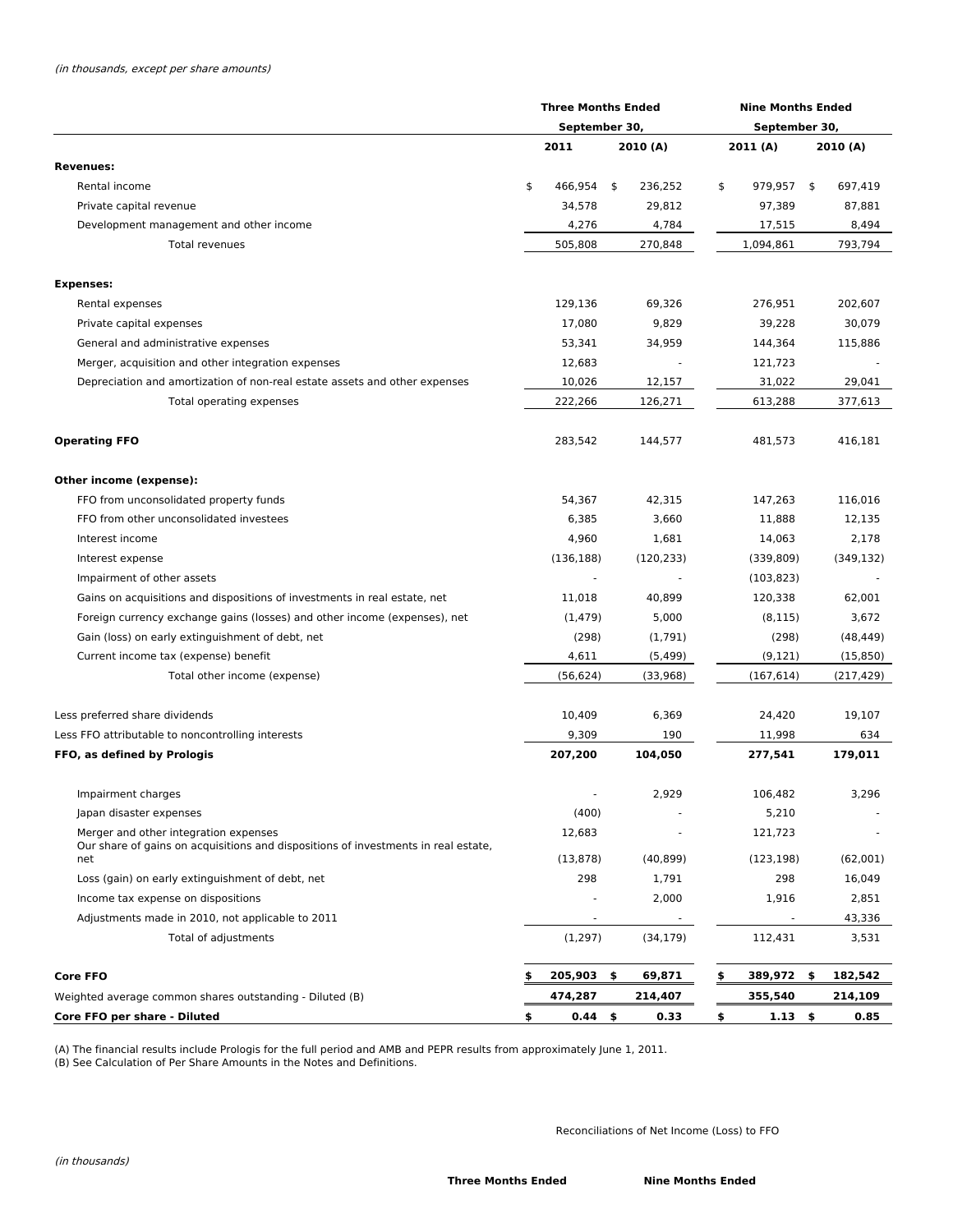|                                                                                                             | September 30, |                | September 30,        |               |
|-------------------------------------------------------------------------------------------------------------|---------------|----------------|----------------------|---------------|
|                                                                                                             | 2011          | 2010 (A)       | 2011(A)              | 2010(A)       |
| Reconciliation of net earnings (loss) to FFO                                                                |               |                |                      |               |
| Net earnings (loss) attributable to common shares                                                           | \$<br>54.906  | \$<br>(15.052) | \$<br>$(143.181)$ \$ | (129, 331)    |
| Add (deduct) NAREIT defined adjustments:                                                                    |               |                |                      |               |
| Real estate related depreciation and amortization                                                           | 190,503       | 79.401         | 388.906              | 224.483       |
| Adjustments related to dispositions                                                                         | (7,316)       | 7,833          | (17, 880)            | 19,261        |
| Reconciling items related to noncontrolling interests<br>Our share of reconciling items from unconsolidated | (8, 756)      |                | (11, 160)            |               |
| investees                                                                                                   | 31,393        | 35,987         | 103,730              | 105,830       |
| <b>Subtotal-NAREIT defined FFO</b>                                                                          | 260.730       | 108.169        | 320,415              | 220,243       |
| Add (deduct) our defined adjustments:                                                                       |               |                |                      |               |
| Unrealized foreign currency and derivative gains, net                                                       | (53, 688)     | (6,838)        | (45,036)             | (2,609)       |
| Deferred income tax expense (benefit)<br>Our share of reconciling items from unconsolidated                 | 1,773         | 1,956          | 2,755                | (40, 442)     |
| investees                                                                                                   | (1,615)       | 763            | (593)                | 1,819         |
| FFO, as defined by Prologis                                                                                 | 207,200       | 104,050        | 277,541              | 179,011       |
| Adjustments to arrive at Core FFO                                                                           | (1.297)       | (34, 179)      | 112,431              | 3.531         |
| <b>Core FFO</b>                                                                                             | 205,903       | \$<br>69,871   | 389,972              | \$<br>182,542 |

(A) The financial results include Prologis for the full period of AMB and PEPR results from approximately June 1, 2011.

Debt to EBITDA Metrics

(dollars in thousands)

#### **Reconciliation of Consolidated Net Earnings (Loss) to Core EBITDA**

|                                                                                                                        | <b>Three Months Ended</b> |                             | <b>Nine Months Ended</b>       |    |                         |  |
|------------------------------------------------------------------------------------------------------------------------|---------------------------|-----------------------------|--------------------------------|----|-------------------------|--|
|                                                                                                                        | September 30,<br>2011     | 2010                        | September 30,<br>2011          |    | 2010                    |  |
| <b>Consolidated net earnings (loss)</b><br>Net gains on acquisitions and dispositions of investments in real<br>estate | \$<br>65,868<br>(19, 806) | \$<br>(8, 493)<br>(45, 948) | \$<br>(117, 923)<br>(140, 770) | \$ | (109, 590)<br>(78, 692) |  |
| Depreciation and amortization                                                                                          | 196,558                   | 83,220                      | 403,027                        |    | 235,903                 |  |
| Interest expense                                                                                                       | 136,064                   | 120,233                     | 339.579                        |    | 349,132                 |  |
| Impairment charges                                                                                                     |                           | 2,929                       | 106,482                        |    | 3,296                   |  |
| Merger, acquisition and other integration expenses                                                                     | 12,683                    |                             | 121,723                        |    |                         |  |
| Current and deferred income tax expense (benefit)                                                                      | (2,838)                   | 9,455                       | 11,876                         |    | (21, 741)               |  |
| Pro forma adjustment (A)                                                                                               |                           |                             | 263,994                        |    |                         |  |
| Income on properties sold during the quarter included in<br>discontinued operations                                    | (677)                     | (18, 557)                   | (10, 204)                      |    | (59, 102)               |  |
| Other non-cash charges (gains)                                                                                         | (44, 680)                 | (1,717)                     | (23, 409)                      |    | 14,764                  |  |
| Other adjustments made to arrive at Core FFO                                                                           | (102)                     | 1,791                       | 5,508                          |    | 59,385                  |  |
| Core EBITDA, prior to our share of unconsolidated investees                                                            | 343,070                   | 142,913                     | 959,883                        |    | 393,355                 |  |
| Our share of reconciling items from unconsolidated investees:                                                          |                           |                             |                                |    |                         |  |
| Depreciation and amortization                                                                                          | 31,393                    | 35,987                      | 103.730                        |    | 105,830                 |  |
| Interest expense                                                                                                       | 38,043                    | 43,214                      | 105,051                        |    | 134,740                 |  |
| Current and deferred income tax expense (benefit)                                                                      | 1,301                     | 2.491                       | 4,661                          |    | 6,507                   |  |
| Other non-cash charges (gains)                                                                                         | (1,615)                   | 763                         | (593)                          |    | 1,819                   |  |
| Realized losses (gains) on derivative activity                                                                         |                           |                             | 226                            |    | 5,984                   |  |
| Core EBITDA                                                                                                            | \$<br>412,192             | \$<br>225,368               | \$<br>1,172,958                | \$ | 648,235                 |  |

(A) Adjustments for the effects of the Merger and PEPR acquisition to reflect NOI for the full period.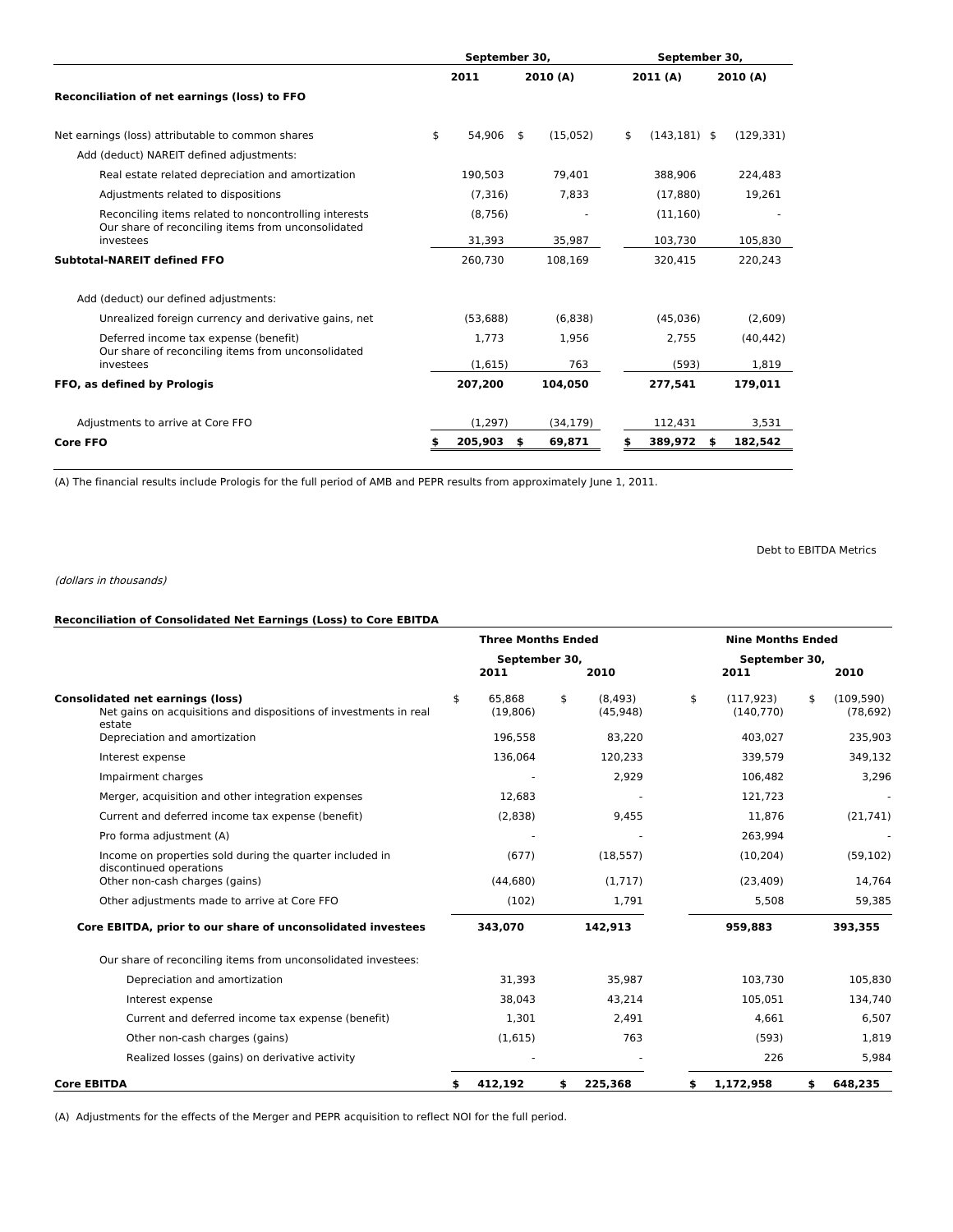#### Notes and Definitions

Please refer to our annual and quarterly financial statements filed with the Securities and Exchange Commission on Forms 10-K and 10-Q and other public reports for further information about us and our business. Certain amounts from previous periods presented in the Supplemental Information have been reclassified to conform to the 2011 presentation.

Our direct owned segment represents the direct, long-term ownership of industrial properties. Our investment strategy in this segment focuses primarily on the ownership and leasing of industrial properties in global and regional markets. Our intent is to hold and use these properties; however, depending on market and other conditions, we may contribute or sell these properties to property funds/co-investment ventures or sell to third parties. When we contribute or sell properties we have developed, we recognize FFO to the extent the proceeds received exceed our original investment (i.e. prior to depreciation) and present the results as Net Gains on Dispositions. In addition, we have industrial properties that are currently under development and land available for development that are part of this segment as well. We may develop the land or sell to third parties, depending on market conditions, customer demand and other factors. The private capital segment represents primarily the management of unconsolidated property funds and joint ventures and the properties they own.

On June 3, 2011, AMB Property Corporation ("AMB") and ProLogis combined through a merger of equals (the "Merger"). As a result of the Merger, each outstanding ProLogis common share was converted into 0.4464 shares of AMB common stock. At the time of the Merger, AMB changed its name to Prologis, Inc. After consideration of all applicable factors pursuant to the business combination accounting rules, the Merger resulted in a reverse acquisition in which AMB was considered the "legal acquirer" and ProLogis was considered the "accounting acquirer". As such, the historical results of ProLogis are included for the full period and AMB results are included from the date of the Merger going forward.

During the second quarter of 2011, we increased our ownership of ProLogis European Properties ("PEPR"), through open market purchases and a mandatory tender offer. On May 25, 2011, we settled on our mandatory tender offer. Pursuant to the tender offer and open-market purchases made during the tender period, we acquired an additional 96.5 million ordinary units and 2.7 million convertible preferred units of PEPR for an aggregate purchase price of approximately euro 615.5 million. We funded the aggregate purchases through borrowings under our existing credit facilities and a new euro 500 million bridge facility, which was subsequently repaid with proceeds received from our June equity offering.

After completion of the tender offer, we began consolidating PEPR and recognized of a gain of euro 59.6 million (\$85.9 million). Following the tender offer, and including open market purchases and out participation in new equity offerings through September 30, 2011, we owned approximately 93.7% of the voting ordinary units of PEPR and 94.9% of the convertible preferred units as of September 30, 2011.

We have preliminarily allocated the aggregate purchase price related to the Merger of \$5.9 billion and PEPR of euro 1.1 billion (\$1.6 billion) as set forth below. The allocations are based on our preliminary valuations, estimates and assumptions and are subject to change.

| (amounts in thousands)                                                                 | Merger      | <b>PEPR</b> | Total        |
|----------------------------------------------------------------------------------------|-------------|-------------|--------------|
| Investments in real estate properties<br>Investments in and advances to unconsolidated | \$8,141,845 | \$4,497,598 | \$12,639,443 |
| investees                                                                              | 1,588,223   | ۰           | 1,588,223    |
| Cash, accounts receivable and other assets                                             | 736.432     | 137.644     | 874.076      |
| Debt                                                                                   | (3,646,719) | (2.240.764) | (5,887,483)  |
| Accounts payable, accrued expenses and other liabilities                               | (421.027)   | (633,889)   | (1,054,916)  |
| Noncontrolling interests                                                               | (542, 305)  | (133, 651)  | (675, 956)   |
| Total purchase price                                                                   | \$5,856,449 | \$1,626,938 | \$7,483,387  |

**Assets Held For Sale and Discontinued Operations.** As of September 30, 2011, we had 2 land parcels and 5 operating properties that met the criteria of held for sale. The amounts included in Assets Held for Sale include real estate investment balances and the related assets and liabilities for each property.

During the nine months ended September 30, 2011, we disposed of 54 non-development properties aggregating 5.8 million square feet to third parties, including 31 properties aggregating 1.3 million square feet that were included in Assets Held for Sale at December 31, 2010. During all of 2010, we disposed of land subject to ground leases and 205 properties aggregating 25.4 million square feet to third parties, two of which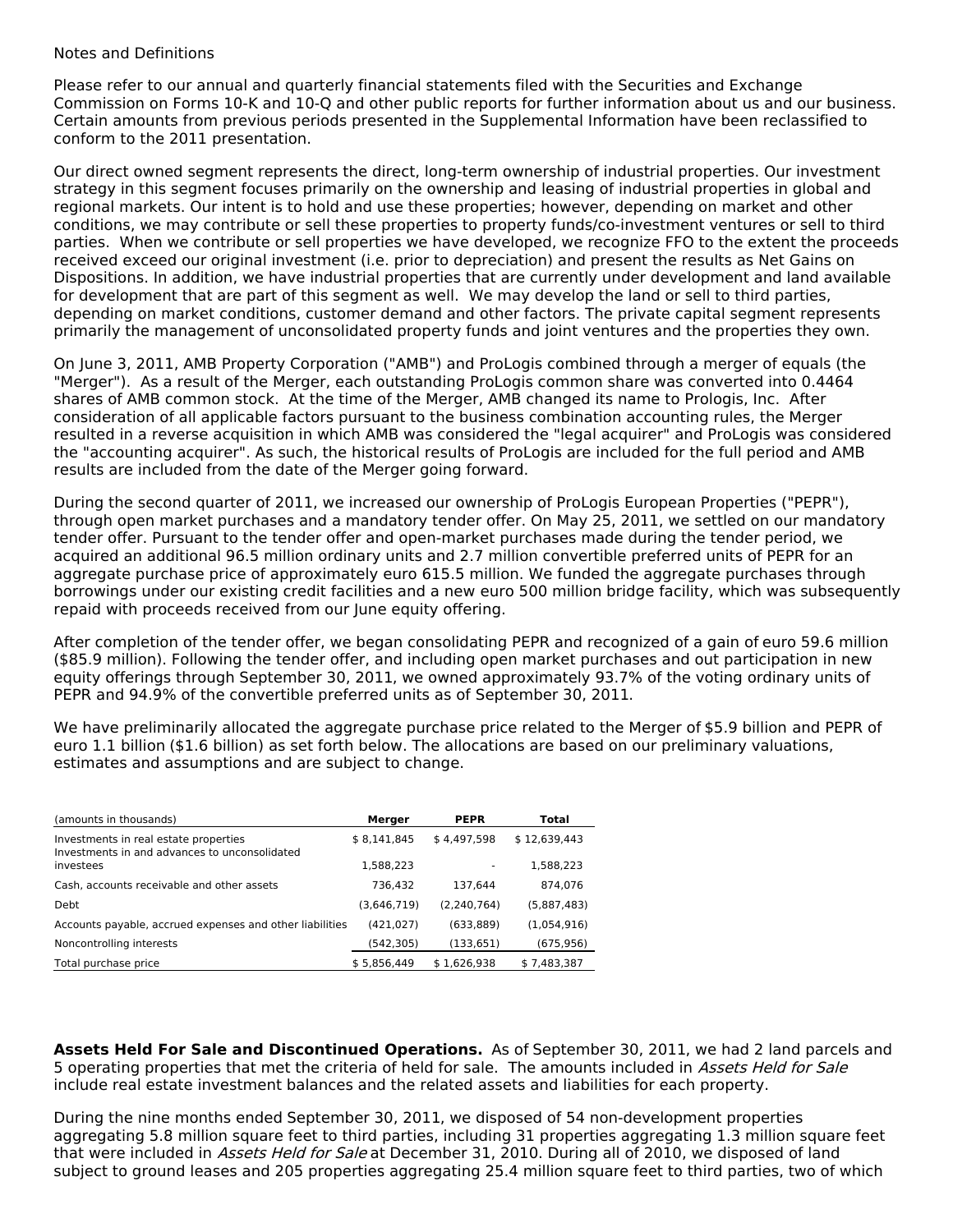were development properties.

The operations of the properties held for sale and properties that are disposed of to third parties during a period, including the aggregate net gains or losses recognized upon their disposition, are presented as discontinued operations in our Consolidated Statements of Operations for all periods presented. The income attributable to these properties was as follows (in thousands):

|                                                                     | <b>Three Months Ended</b><br>September 30, |           | <b>Nine Months Ended</b><br>September 30, |           |  |
|---------------------------------------------------------------------|--------------------------------------------|-----------|-------------------------------------------|-----------|--|
|                                                                     | 2011                                       | 2010      | 2011                                      | 2010      |  |
| Rental income                                                       | \$4,415                                    | \$42.234  | \$19,178                                  | \$28,603  |  |
| Rental expenses                                                     | (2, 142)                                   | (12, 795) | (6, 191)                                  | (36, 400) |  |
| Depreciation and amortization                                       | (1.472)                                    | (10, 882) | (2, 553)                                  | (33, 101) |  |
| Interest expense                                                    | (124)                                      |           | (230)                                     |           |  |
| Income attributable to disposed properties and assets held for sale | \$677                                      | \$18.557  | \$10.204                                  | \$59.102  |  |

For purposes of our Consolidated Statements of FFO, we do not segregate discontinued operations. In addition, we include the gains or losses from disposition of land parcels and development properties in the calculation of FFO, including those classified as discontinued operations.

### **Calculation of Per Share Amounts** are as follows (in thousands, except per share amounts)**:**

|                                                                                | <b>Three Months Ended</b> |            | <b>Nine Months Ended</b> |              |
|--------------------------------------------------------------------------------|---------------------------|------------|--------------------------|--------------|
|                                                                                | September 30,             |            | September 30,            |              |
|                                                                                | 2011                      | 2010       | 2011                     | 2010         |
| <b>Net earnings (loss)</b>                                                     |                           |            |                          |              |
| <b>Net earnings (loss)</b>                                                     | \$54,906                  | \$(15,052) | \$(143, 181)             | \$(129, 331) |
| Noncontrolling interest attributable to convertible limited partnership units  | 45                        |            |                          |              |
| Adjusted net earnings (loss) - Diluted                                         | \$54,951                  | \$(15,052) | \$(143, 181)             | \$(129, 331) |
| Weighted average common shares outstanding - Basic (a)                         | 458,256                   | 212,945    | 340,923                  | 212,611      |
| Incremental weighted average effect of conversion of limited partnership units | 3,362                     |            |                          |              |
| Incremental weighted average effect of stock awards                            | 790                       |            |                          |              |
| Weighted average common shares outstanding - Diluted (a)                       | 462,408                   | 212,945    | 340,923                  | 212,611      |
| Net earnings (loss) per share - Basic                                          | \$0.12                    | \$ (0.07)  | \$ (0.42)                | \$ (0.61)    |
| Net earnings (loss) per share - Diluted                                        | \$0.12                    | \$ (0.07)  | \$ (0.42)                | \$ (0.61)    |
| FFO, as defined by Prologis                                                    |                           |            |                          |              |
| FFO, as defined by Prologis                                                    | \$207,200                 | \$104,050  | \$277,541                | \$179,011    |
| Noncontrolling interest attributable to convertible limited partnership units  | 45                        | 157        | 181                      |              |
| Interest expense on convertible debt assumed converted to common shares        | 4,114                     | 4,216      |                          |              |
| FFO - Diluted, as defined by Prologis                                          | \$211,359                 | \$108,423  | \$277,722                | \$179,011    |
| Weighted average common shares outstanding - Basic (a)                         | 458,256                   | 212,945    | 340,923                  | 212,611      |
| Incremental weighted average effect of conversion of limited partnership units | 3,362                     | 339        | 1,668                    |              |
| Incremental weighted average effect of stock awards                            | 790                       | 1,462      | 1,070                    | 1,498        |
| Incremental weighted average effect of conversion of certain convertible debt  | 11,879                    | 11,879     |                          |              |
| Weighted average common shares outstanding - Diluted (a)                       | 474,287                   | 226,625    | 343,661                  | 214,109      |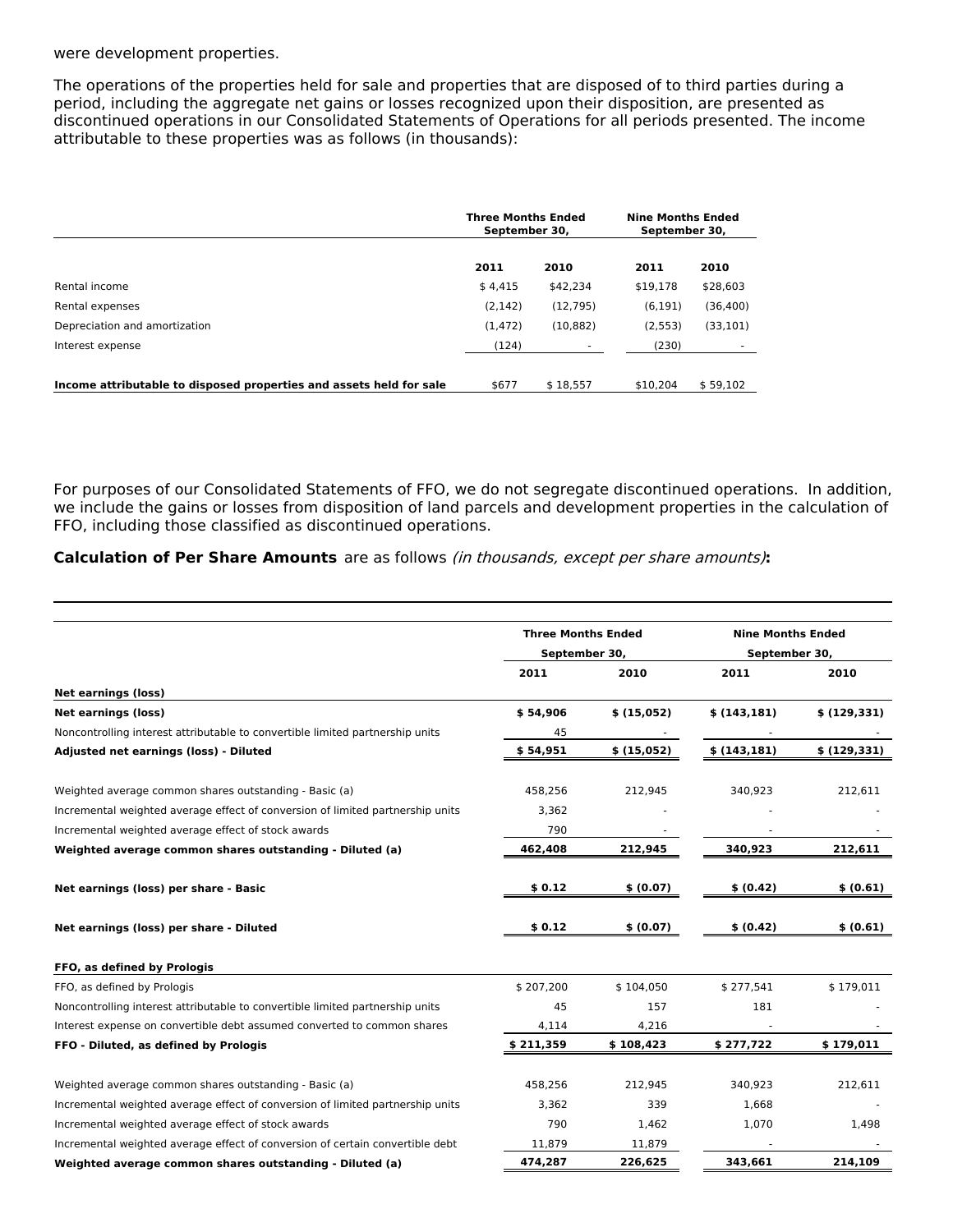| FFO per share - Diluted, as defined by Prologis                                | \$0.45    | \$0.48   | \$0.81    | \$0.84    |
|--------------------------------------------------------------------------------|-----------|----------|-----------|-----------|
| <b>Core FFO</b>                                                                |           |          |           |           |
| Core FFO                                                                       | \$205,903 | \$69,871 | \$389,972 | \$182,542 |
| Noncontrolling interest attributable to convertible limited partnership units  | 45        |          | 181       |           |
| Interest expense on convertible debt assumed converted to common shares        | 4,114     |          | 12,659    |           |
| <b>Core FFO - Diluted</b>                                                      | \$210,062 | \$69,871 | \$402,812 | \$182,542 |
|                                                                                |           |          |           |           |
| Weighted average common shares outstanding - Basic (a)                         | 458,256   | 212,945  | 340,923   | 212,611   |
| Incremental weighted average effect of conversion of limited partnership units | 3,362     |          | 1,668     |           |
| Incremental weighted average effect of stock awards                            | 790       | 1,462    | 1,070     | 1,498     |
| Incremental weighted average effect of conversion of certain convertible debt  | 11,879    |          | 11,879    |           |
| Weighted average common shares outstanding - Diluted (a)                       | 474,287   | 214,407  | 355,540   | 214,109   |
| Core FFO per share - Diluted                                                   | \$0.44    | \$0.33   | \$1.13    | \$0.85    |

(a) The historical ProLogis shares outstanding have been adjusted by the Merger exchange ratio of 0.4464. Amounts in 2011 include the assumed issuance of 254.8 million shares as of the Merger date.

**Core EBITDA.** We use Core EBITDA to measure both our operating performance and liquidity. We calculate Core EBITDA beginning with consolidated net earnings/loss and removing the affect of interest, income taxes, depreciation and amortization, impairment charges, gains or losses from the acquisition or disposition of investments in real estate, gains or losses on early extinguishment of debt and derivative contracts (including cash charges), similar adjustments we make to our Core FFO (see definition below), and other non-cash charges or gains (such as stock based compensation amortization and unrealized gains or losses on foreign currency and derivative activity), including our share of these items from unconsolidated investees.

We consider Core EBITDA, to provide investors relevant and useful information because it permits investors to view income from operations on an unleveraged basis before the effects of income tax, non-cash depreciation and amortization expense and other items (including stock-based compensation amortization and certain unrealized gains and losses), gains or losses from the acquisition or disposition of investments in real estate, items that affect comparability, and other significant non-cash items. In 2011, we adjusted Core EBITDA to include a pro forma adjustment to reflect a full period of NOI on the operating properties we acquired through the Merger and PEPR acquisition and to exclude Merger, Acquisition and Other Integration Expenses and costs associated with the hurricane and tsunami that occurred in first quarter 2011 in Japan. By excluding interest expense, EBITDA allows investors to measure our operating performance independent of our capital structure and indebtedness and, therefore, allows for a more meaningful comparison of our operating performance to that of other companies, both in the real estate industry and in other industries. Gains and losses on the early extinguishment of debt generally included the costs of repurchasing debt securities. Although difficult to predict, these items may be recurring given the uncertainty of the current economic climate and its adverse effects on the real estate and financial markets. While not infrequent or unusual in nature, these items result from market fluctuations that can have inconsistent effects on our results of operations. The economics underlying these items reflect market and financing conditions in the short-term but can obscure our performance and the value of our long-term investment decisions and strategies.

As a liquidity measure, we believe that Core EBITDA, helps investors to analyze our ability to meet interest payment obligations and to make quarterly preferred share dividends. We believe that investors should consider Core EBITDA, in conjunction with net income (the primary measure of our performance) and the other required Generally Accepted Accounting Principles ("GAAP") measures of our performance and liquidity, to improve their understanding of our operating results and liquidity, and to make more meaningful comparisons of our performance against other companies. By using Core EBITDA, an investor is assessing the earnings generated by our operations, but not taking into account the eliminated expenses or gains incurred in connection with such operations. As a result, Core EBITDA, has limitations as an analytical tool and should be used in conjunction with our required GAAP presentations. Core EBITDA, does not reflect our historical cash expenditures or future cash requirements for working capital, capital expenditures distribution requirements or contractual commitments. Core EBITDA, also does not reflect the cash required to make interest and principal payments on our outstanding debt.

While EBITDA, is a relevant and widely used measure of operating performance and liquidity, it does not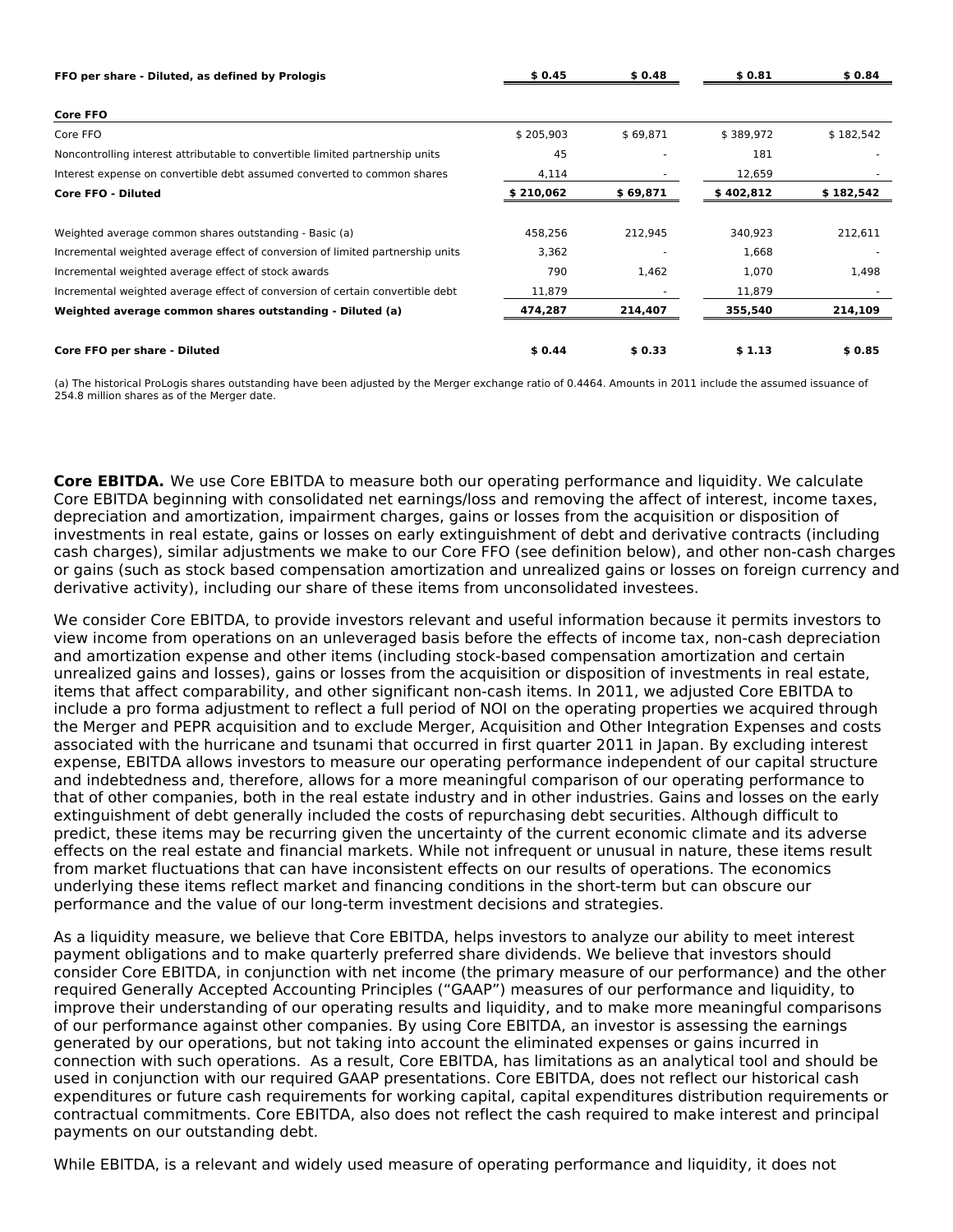represent net income or cash flow from operations as defined by GAAP and it should not be considered as an alternative to those indicators in evaluating operating performance or liquidity. Further, our computation of Core EBITDA, as adjusted may not be comparable to EBITDA reported by other companies. We compensate for the limitations of Core EBITDA, as adjusted by providing investors with financial statements prepared according to GAAP, along with this detailed discussion of Core EBITDA, as adjusted and a reconciliation of Core EBITDA, as adjusted to consolidated net earnings (loss), a GAAP measurement.

**FFO; FFO, as defined by Prologis; Core FFO (collectively referred to as "FFO").** FFO is a non-GAAP measure that is commonly used in the real estate industry. The most directly comparable GAAP measure to FFO is net earnings. Although the National Association of Real Estate Investment Trusts ("NAREIT") has published a definition of FFO, modifications to the NAREIT calculation of FFO are common among REITs, as companies seek to provide financial measures that meaningfully reflect their business.

FFO is not meant to represent a comprehensive system of financial reporting and does not present, nor do we intend it to present, a complete picture of our financial condition and operating performance. We believe net earnings computed under GAAP remains the primary measure of performance and that FFO is only meaningful when it is used in conjunction with net earnings computed under GAAP. Further, we believe our consolidated financial statements, prepared in accordance with GAAP, provide the most meaningful picture of our financial condition and our operating performance.

NAREIT's FFO measure adjusts net earnings computed under GAAP to exclude historical cost depreciation and gains and losses from the sales of previously depreciated properties. We agree that these two NAREIT adjustments are useful to investors for the following reasons:

#### Our FFO Measures

At the same time that NAREIT created and defined its FFO measure for the REIT industry, it also recognized that "management of each of its member companies has the responsibility and authority to publish financial information that it regards as useful to the financial community." We believe stockholders, potential investors and financial analysts who review our operating results are best served by a defined FFO measure that includes other adjustments to net earnings computed under GAAP in addition to those included in the NAREIT defined measure of FFO. Our FFO measures are used by management in analyzing our business and the performance of our properties and we believe that it is important that stockholders, potential investors and financial analysts understand the measures management uses.

We use these FFO measures, including by segment and region, to: (i) evaluate our performance and the performance of our properties in comparison to expected results and results of previous periods, relative to resource allocation decisions; (ii) evaluate the performance of our management; (iii) budget and forecast future results to assist in the allocation of resources; (iv) assess our performance as compared to similar real estate companies and the industry in general; and (v) evaluate how a specific potential investment will impact our future results. Because we make decisions with regard to our performance with a long-term outlook, we believe it is appropriate to remove the effects of short-term items that we do not expect to affect the underlying longterm performance of the properties. The long-term performance of our properties is principally driven by rental income. While not infrequent or unusual, these additional items we exclude in calculating FFO, as defined by Prologis, are subject to significant fluctuations from period to period that cause both positive and negative short-term effects on our results of operations, in inconsistent and unpredictable directions that are not relevant to our long-term outlook.

We use our FFO measures as supplemental financial measures of operating performance. We do not use our FFO measures as, nor should they be considered to be, alternatives to net earnings computed under GAAP, as indicators of our operating performance, as alternatives to cash from operating activities computed under GAAP or as indicators of our ability to fund our cash needs.

<sup>(</sup>i) historical cost accounting for real estate assets in accordance with GAAP assumes, through depreciation charges, that the value of real estate assets diminishes predictably over time. NAREIT stated in its White Paper on FFO "since real estate asset values have historically risen or fallen with market conditions, many industry investors have considered presentations of operating results for real estate companies that use historical cost accounting to be insufficient by themselves." Consequently, NAREIT's definition of FFO reflects the fact that real estate, as an asset class, generally appreciates over time and depreciation charges required by GAAP do not reflect the underlying economic realities.

<sup>(</sup>ii) REITs were created as a legal form of organization in order to encourage public ownership of real estate as an asset class through investment in firms that were in the business of long-term ownership and management of real estate. The exclusion, in NAREIT's definition of FFO, of gains and losses from the sales of previously depreciated operating real estate assets allows investors and analysts to readily identify the operating results of the long-term assets that form the core of a REIT's activity and assists in comparing those operating results between periods. We include the gains and losses from dispositions of land and development properties, as well as our proportionate share of the gains and losses from dispositions recognized by our unconsolidated investees, in our definition of FFO.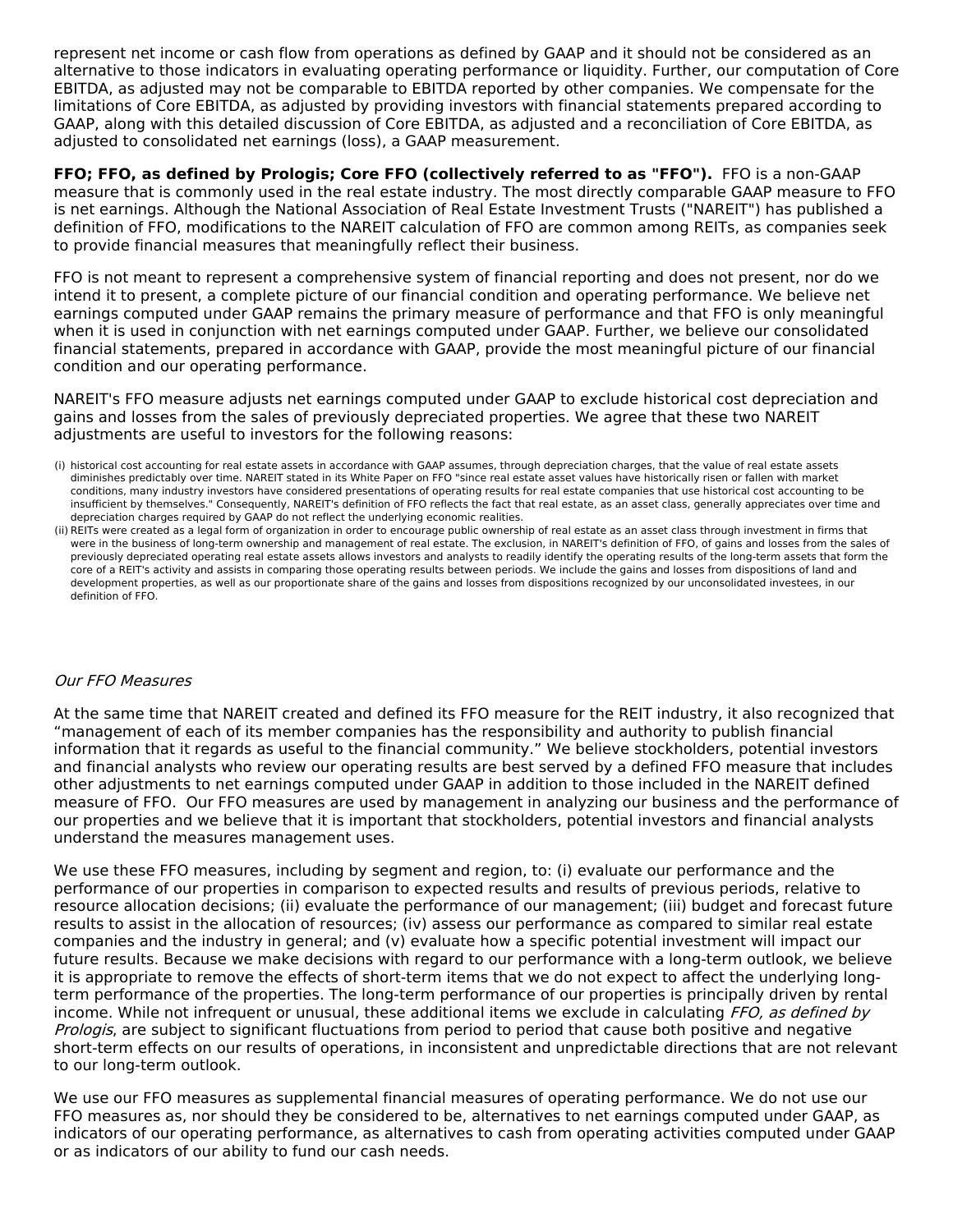## FFO, as defined by Prologis

#### To arrive at FFO, as defined by Prologis, we adjust the NAREIT defined FFO measure to exclude:

We calculate FFO, as defined by Prologis for our unconsolidated investees on the same basis as we calculate our FFO, as defined by Prologis.

We believe investors are best served if the information that is made available to them allows them to align their analysis and evaluation of our operating results along the same lines that our management uses in planning and executing our business strategy.

#### FFO, excluding significant non-cash items

When we began to experience the effects of the global economic crises in the fourth quarter of 2008, we decided that FFO, as defined by Prologis, did not provide all of the information we needed to evaluate our business in this environment. As a result, we developed FFO, excluding significant non-cash items to provide additional information that allowed us to better evaluate our operating performance during that unprecedented economic time. Beginning in 2011, we no longer use FFO, excluding significant non-cash items.

#### Core FFO

Core FFO includes FFO, as defined by Prologis, adjusted to remove gains (losses) on acquisitions or dispositions of investments in real estate that are included in FFO, as defined by Prologis. If we recognize impairment charges due to the expected disposition of investments in real estate, we exclude those impairment charges. We may also adjust for certain other significant items that affect comparability as noted in the reconciliation. In 2011, we have adjusted to exclude Merger, Acquisitions and Other Integration Expenses; early extinguishment of debt; and losses for the disaster expenses that occurred in March 2011 in Japan.

#### Limitations on Use of our FFO Measures

While we believe our defined FFO measures are important supplemental measures, neither NAREIT's nor our measures of FFO should be used alone because they exclude significant economic components of net earnings computed under GAAP and are, therefore, limited as an analytical tool. Accordingly, they are two of many measures we use when analyzing our business. Some of these limitations are:

- The current income tax expenses that are excluded from our defined FFO measures represent the taxes that are payable.
- Depreciation and amortization of real estate assets are economic costs that are excluded from FFO. FFO is limited, as it does not reflect the cash requirements that may be necessary for future replacements of the real estate assets. Further, the amortization of capital expenditures and leasing costs necessary to maintain the operating performance of industrial properties are not reflected in FFO.
- Gains or losses from property acquisitions and dispositions or impairment charges related to expected dispositions represent changes in the value of the properties. By excluding these gains and losses, FFO does not capture realized changes in the value of acquired or disposed properties arising from changes in market conditions.
- The deferred income tax benefits and expenses that are excluded from our defined FFO measures result from the creation of a deferred income tax asset or liability that may have to be settled at some future point. Our defined FFO measures do not currently reflect any income or expense that may result from such settlement.
- The foreign currency exchange gains and losses that are excluded from our defined FFO measures are generally recognized based on movements in foreign currency exchange rates through a specific point in time. The ultimate settlement of our foreign currency-denominated net assets is indefinite as to timing and amount. Our FFO measures are limited in that they do not reflect the current period changes in these net assets that result from periodic foreign currency exchange rate movements.

<sup>(</sup>i) deferred income tax benefits and deferred income tax expenses recognized by our subsidiaries;

<sup>(</sup>ii) current income tax expense related to acquired tax liabilities that were recorded as deferred tax liabilities in an acquisition, to the extent the expense is offset with a deferred income tax benefit in GAAP earnings that is excluded from our defined FFO measure;

<sup>(</sup>iii) foreign currency exchange gains and losses resulting from debt transactions between us and our foreign consolidated subsidiaries and our foreign unconsolidated investees;

<sup>(</sup>iv)foreign currency exchange gains and losses from the remeasurement (based on current foreign currency exchange rates) of certain third party debt of our foreign consolidated subsidiaries and our foreign unconsolidated investees; and

<sup>(</sup>v) mark-to-market adjustments associated with derivative financial instruments.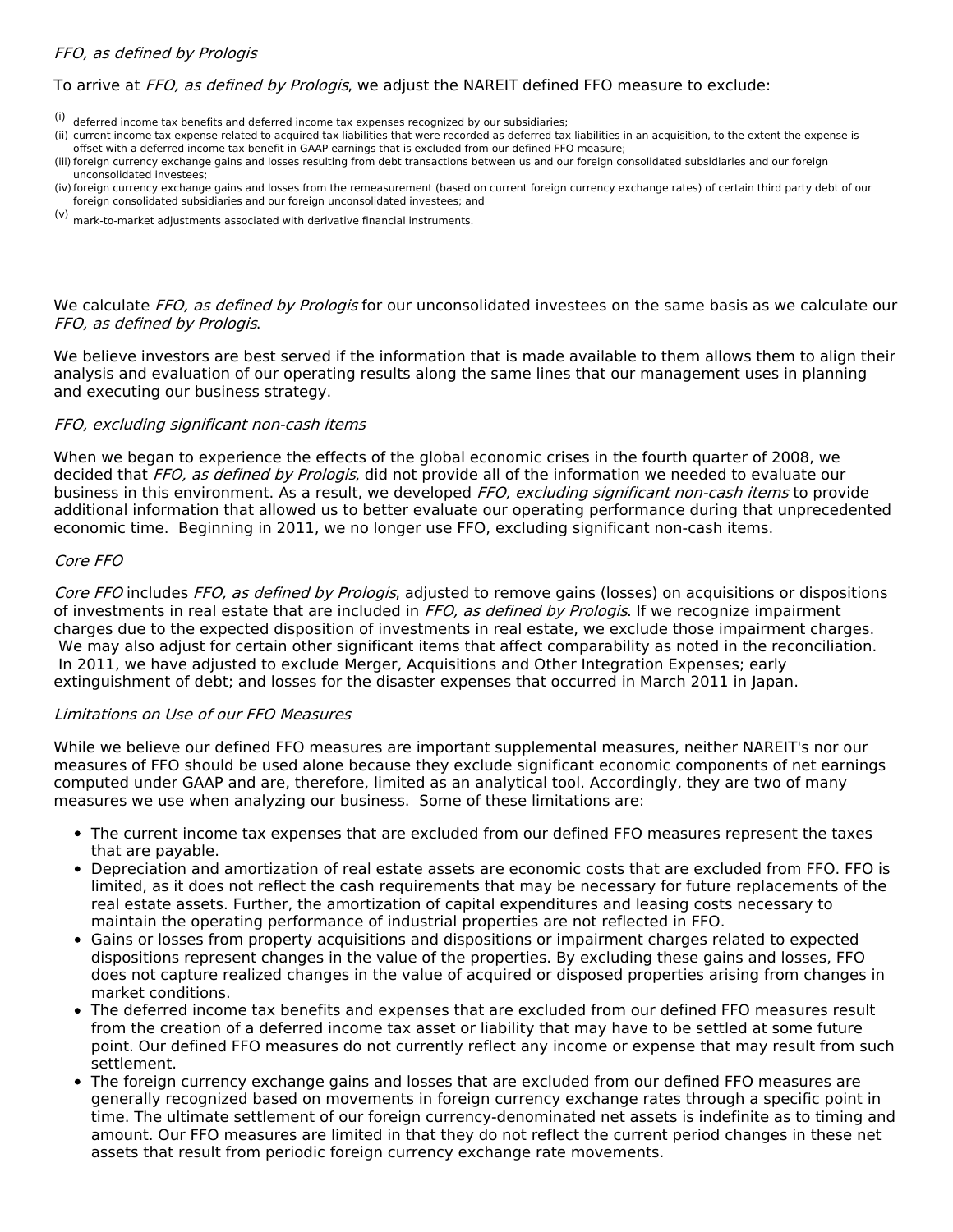We compensate for these limitations by using our FFO measures only in conjunction with net earnings computed under GAAP when making our decisions. To assist investors in compensating for these limitations, we reconcile our defined FFO measures to our net earnings computed under GAAP. This information should be read with our complete financial statements prepared under GAAP.

## **General and Administrative Expenses ("G&A")** consisted of the following (in thousands):

|                                                           | <b>Three Months Ended</b> |    |          |               | <b>Nine Months Ended</b> |     |           |  |
|-----------------------------------------------------------|---------------------------|----|----------|---------------|--------------------------|-----|-----------|--|
|                                                           | September 30,             |    |          | September 30, |                          |     |           |  |
|                                                           | 2011                      |    | 2010     |               | 2011                     |     | 2010      |  |
| Gross G&A expense                                         | \$<br>94.741              | \$ | 59.795   | \$            | 243.373                  | \$  | 190,529   |  |
| Reported as rental expense<br>Reported as private capital | (7.192)                   |    | (4.988)  |               | (17, 257)                |     | (14, 822) |  |
| expenses                                                  | (17,080)                  |    | (9.829)  |               | (39,228)                 |     | (30,079)  |  |
| Capitalized amounts                                       | (17, 128)                 |    | (10,019) |               | (42,524)                 |     | (29, 742) |  |
| <b>Net G&amp;A</b>                                        | \$<br>53,341              | £. | 34,959   | \$            | 144.364                  | \$. | 115,886   |  |

### **Interest Expense** consisted of the following (*in thousands*):

|                                                               | <b>Three Months Ended</b> |               |    |          |               | <b>Nine Months Ended</b> |    |           |  |
|---------------------------------------------------------------|---------------------------|---------------|----|----------|---------------|--------------------------|----|-----------|--|
|                                                               |                           | September 30, |    |          | September 30, |                          |    |           |  |
|                                                               |                           | 2011          |    | 2010     |               | 2011                     |    | 2010      |  |
| Gross interest expense<br>Amortization of discount (premium), | \$                        | 154.324       | \$ | 114.291  | \$            | 355.986                  | \$ | 332,525   |  |
| net                                                           |                           | (7,079)       |    | 10.880   |               | 5.829                    |    | 38.412    |  |
| Amortization of deferred loan costs                           |                           | 3,572         |    | 6,110    |               | 16,324                   |    | 20,027    |  |
| Interest expense before capitalization                        |                           | 150.817       |    | 131.281  |               | 378.139                  |    | 390.964   |  |
| Capitalized amounts                                           |                           | (14, 753)     |    | (11,048) |               | (38,560)                 |    | (41, 832) |  |
| Net interest expense                                          | \$                        | 136.064       | S  | 120,233  |               | 339,579                  |    | 349.132   |  |

**Merger, Acquisition and Other Integration Expenses.** In connection with the Merger, we have incurred and expect to incur additional significant transaction, integration, and transitional costs. These costs include investment banker advisory fees; legal, tax, accounting and valuation fees; termination and severance costs (both cash and stock based compensation awards) for terminated and transitional employees; system conversion; and other integration costs. Certain of these costs were obligations of AMB and were expensed prior to the closing of the Merger by AMB. The remainder of the costs will be expensed by us as incurred, which in some cases will be through the end of 2012. At the time of the Merger, we cancelled our existing credit facilities and wrote-off the remaining unamortized deferred loan costs associated with such facilities, which is included in Merger, Acquisition and Other Integration Expenses. In addition, we have included costs associated with the acquisition of a controlling interest in PEPR and reduction in workforce charges associated with dispositions made in 2011. The following is a breakdown of the costs incurred (*in thousands*):

|                                                                              | <b>Three Months Ended</b> |        | <b>Nine Months Ended</b><br>September 30,<br>2011 |        |  |
|------------------------------------------------------------------------------|---------------------------|--------|---------------------------------------------------|--------|--|
|                                                                              | September 30,             |        |                                                   |        |  |
|                                                                              | 2011                      |        |                                                   |        |  |
| <b>Professional Fees</b><br>Termination, severance and transitional employee | \$                        | 909    | \$                                                | 42.398 |  |
| costs                                                                        |                           | 11,107 |                                                   | 45.444 |  |
| Office closure, travel and other costs                                       |                           | 667    |                                                   | 23.012 |  |
| Write-off of deferred loan costs                                             |                           |        |                                                   | 10,869 |  |